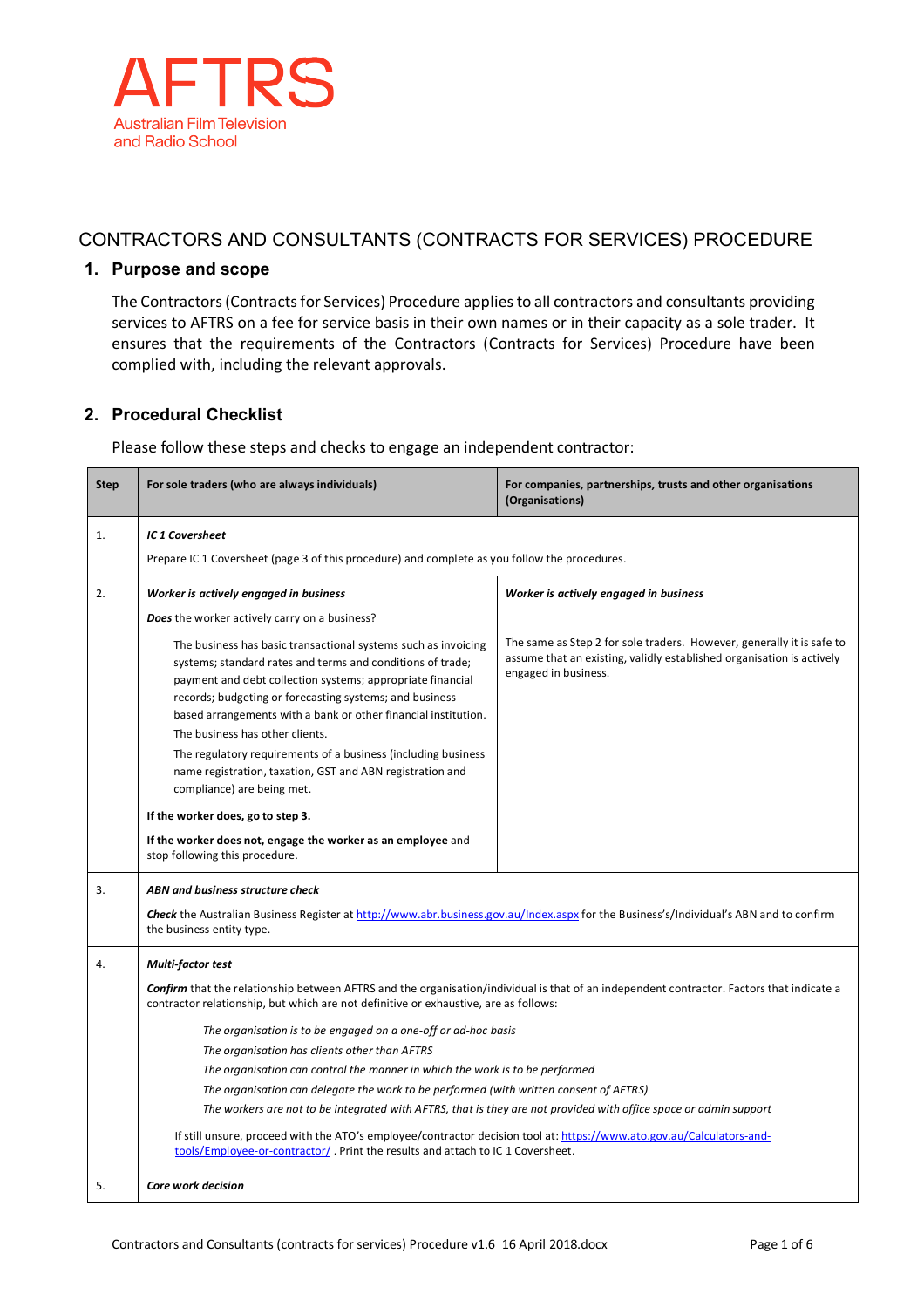

| <b>Step</b> | For sole traders (who are always individuals)                                                                                                                                                                                               |                                                                                                                                                                           | (Organisations) | For companies, partnerships, trusts and other organisations                                                                                                                                                                                                                                                                                    |
|-------------|---------------------------------------------------------------------------------------------------------------------------------------------------------------------------------------------------------------------------------------------|---------------------------------------------------------------------------------------------------------------------------------------------------------------------------|-----------------|------------------------------------------------------------------------------------------------------------------------------------------------------------------------------------------------------------------------------------------------------------------------------------------------------------------------------------------------|
|             | Does the work involve the exercise of delegations under AFTRS' Administrative Orders and Financial Delegations, or<br>assessing/marking student work?                                                                                       |                                                                                                                                                                           |                 |                                                                                                                                                                                                                                                                                                                                                |
|             |                                                                                                                                                                                                                                             | If it does, engage the worker as an employee and stop following this procedure.                                                                                           |                 |                                                                                                                                                                                                                                                                                                                                                |
|             | If it does not, go to step 6.                                                                                                                                                                                                               |                                                                                                                                                                           |                 |                                                                                                                                                                                                                                                                                                                                                |
| 6.          | Lecturing core work decision                                                                                                                                                                                                                |                                                                                                                                                                           |                 |                                                                                                                                                                                                                                                                                                                                                |
|             | Does the work involve lecturing either:                                                                                                                                                                                                     |                                                                                                                                                                           |                 |                                                                                                                                                                                                                                                                                                                                                |
|             | as a substitute for AFTRS' staff; or                                                                                                                                                                                                        |                                                                                                                                                                           |                 |                                                                                                                                                                                                                                                                                                                                                |
|             |                                                                                                                                                                                                                                             | using AFTRS' own course documents.                                                                                                                                        |                 |                                                                                                                                                                                                                                                                                                                                                |
|             |                                                                                                                                                                                                                                             | If it does, in general, stop following this procedure and engage the person as an employee <i>unless</i> the Divisional Director determines:                              |                 |                                                                                                                                                                                                                                                                                                                                                |
|             |                                                                                                                                                                                                                                             | that on this occasion it is appropriate for the person to be engaged as a contractor rather than an employee,                                                             |                 |                                                                                                                                                                                                                                                                                                                                                |
|             | that this engagement is for no more than a total of five days, with no more than eleven other engagements as a contractor in<br>the same AFTRS' Division during the last 12 months, OR less than sixty days in total for a one-off project. |                                                                                                                                                                           |                 |                                                                                                                                                                                                                                                                                                                                                |
|             | If a greater number of days or engagements are required this must be reviewed with the Director, Finance & Technology. The Divisional<br>Director's decision, with reasons, must be recorded.                                               |                                                                                                                                                                           |                 |                                                                                                                                                                                                                                                                                                                                                |
|             |                                                                                                                                                                                                                                             | Go to Step 7 if continuing with the contractor engagement.                                                                                                                |                 |                                                                                                                                                                                                                                                                                                                                                |
| 7.          | ATO eligibility tool - superannuation                                                                                                                                                                                                       |                                                                                                                                                                           |                 | ATO eligibility tool - superannuation                                                                                                                                                                                                                                                                                                          |
|             | More often than not AFTRS will be required to pay<br>traders.                                                                                                                                                                               | superannuation to sole traders. Because of this, it is our policy to<br>pay superannuation contributions at the minimum rate for all sole                                 | Go to step 8    | Not applicable for organisations.                                                                                                                                                                                                                                                                                                              |
|             |                                                                                                                                                                                                                                             | Attach Superannuation election form to IC 1 Coversheet.                                                                                                                   |                 |                                                                                                                                                                                                                                                                                                                                                |
| 8.          | <b>Check insurances</b>                                                                                                                                                                                                                     |                                                                                                                                                                           |                 |                                                                                                                                                                                                                                                                                                                                                |
|             |                                                                                                                                                                                                                                             | Ask the contractor what insurances they hold and record on IC 1 Coversheet.                                                                                               |                 |                                                                                                                                                                                                                                                                                                                                                |
|             | If, for production engagements, the worker holds public liability insurance, proceed to Step 9. Professional indemnity insurance may also<br>be required.                                                                                   |                                                                                                                                                                           |                 |                                                                                                                                                                                                                                                                                                                                                |
|             | If the worker does not hold appropriate insurances, a risk assessment must be conducted by the Divisional Director before insurances can<br>be reduced/waived (refer to Quick Reference Guide below)                                        |                                                                                                                                                                           |                 |                                                                                                                                                                                                                                                                                                                                                |
|             | <b>Course/Program Type</b>                                                                                                                                                                                                                  | <b>Notes</b>                                                                                                                                                              |                 | <b>Contract Requirements</b>                                                                                                                                                                                                                                                                                                                   |
|             | <b>Online Courses</b>                                                                                                                                                                                                                       | - AFTRS has no control over workplace<br>- AFTRS has minimal control over how/when the<br>majority of the work is completed                                               |                 | Independent contract may be appropriate however<br>they will not be able to complete<br>assessments/marking. Insurances not essential.                                                                                                                                                                                                         |
|             | <b>Externally held</b><br>workshops (i.e. not<br>delivered in the AFTRS<br>building)                                                                                                                                                        | - AFTRS has no control over workplace<br>- Generally requiring ad-hoc/one off<br>lecturer/industry expert                                                                 |                 | Independent contract is appropriate however it is<br>recommended that they have the appropriate<br>insurances.                                                                                                                                                                                                                                 |
|             | <b>AFTRS Classroom based</b><br>work - production or<br>guest lecturing                                                                                                                                                                     | - Ad-hoc/one-off engagement<br>- Not core work<br>- Own resources are used (technology/email etc)<br>- Own content is developed and delivered (guest &<br>open lecturers) |                 | Independent contract is appropriate. Where they<br>do not have the appropriate insurances, a risk<br>assessment must be conducted by the Divisional<br>Director before insurances can be reduced/waived.                                                                                                                                       |
|             | AFTRS Studio based<br>work - production or<br>guest lecturing                                                                                                                                                                               | - Ad-hoc/one-off engagement<br>- Not core work<br>- Own resources are used (technology/email etc)<br>- Own content is developed and delivered (guest &<br>open lecturers) |                 | Independent contract is appropriate. It is strongly<br>recommended that they must hold personal<br>illness/injury insurance as a minimum before<br>commencing studio work. Where they do not have<br>the appropriate insurances, a risk assessment<br>must be conducted by the Divisional Director<br>before insurances can be reduced/waived. |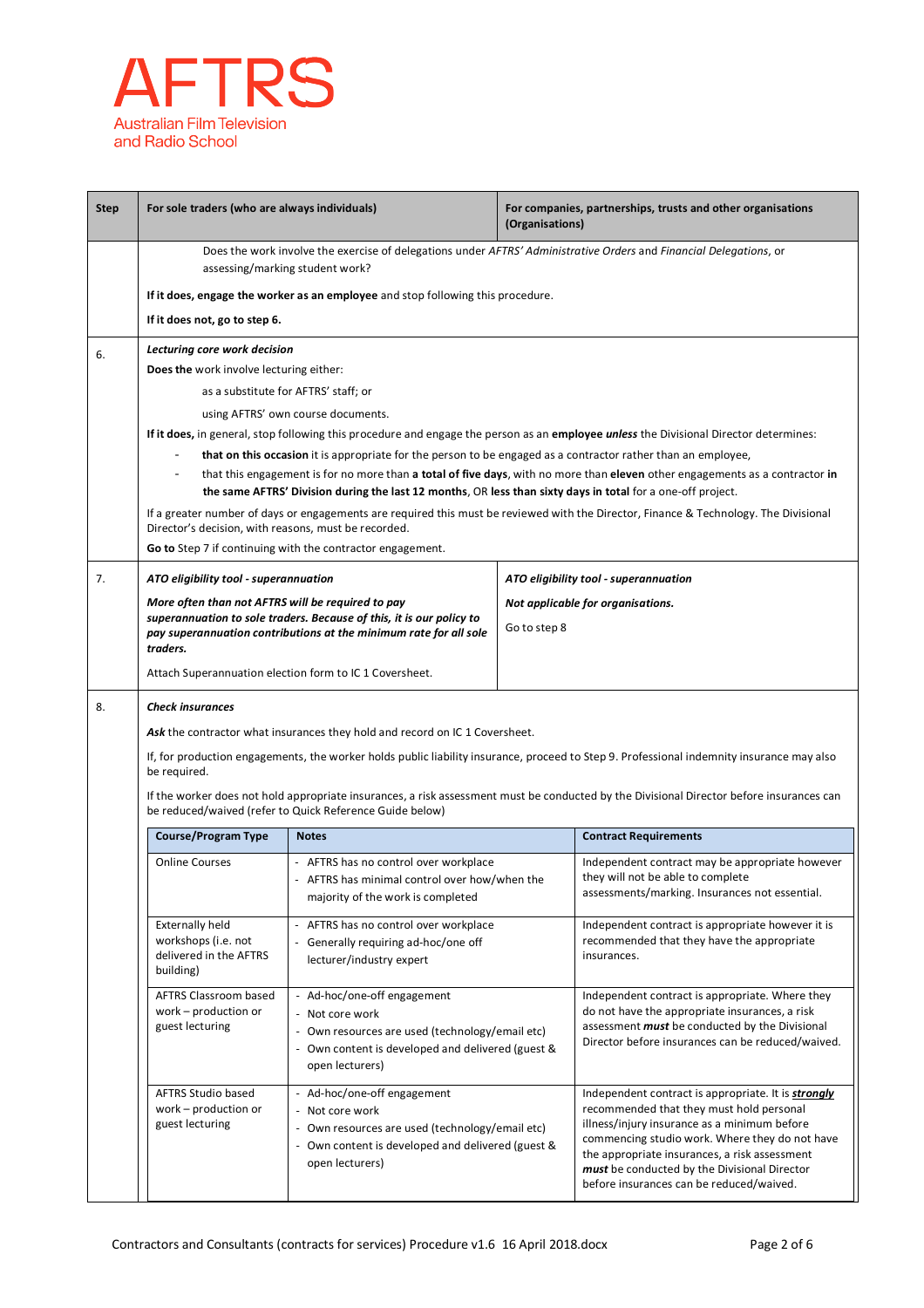

| <b>Step</b> | For sole traders (who are always individuals)                                                                                                                                                                                                                                                   | For companies, partnerships, trusts and other organisations<br>(Organisations)                                                                                                                                                                                                                                                                                                                                                                                                                                                                                                                                     |  |
|-------------|-------------------------------------------------------------------------------------------------------------------------------------------------------------------------------------------------------------------------------------------------------------------------------------------------|--------------------------------------------------------------------------------------------------------------------------------------------------------------------------------------------------------------------------------------------------------------------------------------------------------------------------------------------------------------------------------------------------------------------------------------------------------------------------------------------------------------------------------------------------------------------------------------------------------------------|--|
|             | You may seek approval to engage the contractor following a risk assessment by the Divisional Director in conjunction with the Director,<br>Finance & Technology.                                                                                                                                |                                                                                                                                                                                                                                                                                                                                                                                                                                                                                                                                                                                                                    |  |
| 9.          | <b>Contract preparation</b>                                                                                                                                                                                                                                                                     | <b>Contract preparation</b>                                                                                                                                                                                                                                                                                                                                                                                                                                                                                                                                                                                        |  |
|             | <b>Prepare</b> a draft contract for the contractor using the Contracts for<br>Services by and Independent Contractor template. If changes to the<br>template are required, <i>discuss</i> these changes first with the Head of<br>Financial Services and/or the Director, Finance & Technology. | Prepare a draft contract for the contractor using the Contract for<br>Services (companies/partnerships/trusts) template. If the proposed<br>contractor does not carry on business as a company, partnership,<br>trust or sole trader (for example they may be a <b>cooperative</b> or<br>association), you must first discuss the proposal to engage the<br>contractor with the Head of Financial Services and/or the Director,<br>Finance & Technology. If changes to the template are required,<br>discuss these changes first with the Head of Financial Services<br>and/or the Director, Finance & Technology. |  |
| 10.         | <b>CEO</b> approval                                                                                                                                                                                                                                                                             |                                                                                                                                                                                                                                                                                                                                                                                                                                                                                                                                                                                                                    |  |
|             | Is the engagement intended for longer than 6 months?                                                                                                                                                                                                                                            |                                                                                                                                                                                                                                                                                                                                                                                                                                                                                                                                                                                                                    |  |
|             | If it is, please liaise with the Director, People & Performance, and <b>obtain</b> the CEO's approval in writing.                                                                                                                                                                               |                                                                                                                                                                                                                                                                                                                                                                                                                                                                                                                                                                                                                    |  |
|             | If it is not, authorisation required according to Delegations Schedule. Generally, this will be the Divisional Director.                                                                                                                                                                        |                                                                                                                                                                                                                                                                                                                                                                                                                                                                                                                                                                                                                    |  |
| 11.         | <b>Documents for Financial Services</b>                                                                                                                                                                                                                                                         |                                                                                                                                                                                                                                                                                                                                                                                                                                                                                                                                                                                                                    |  |
|             | <b>Enter</b> the contract into iPOS                                                                                                                                                                                                                                                             |                                                                                                                                                                                                                                                                                                                                                                                                                                                                                                                                                                                                                    |  |
|             | Lodge the following documents with Financial Services:                                                                                                                                                                                                                                          |                                                                                                                                                                                                                                                                                                                                                                                                                                                                                                                                                                                                                    |  |
|             | the contract signed by the appropriate delegate and the contractor (terms and conditions pages are not required)<br>IC 1 Coversheet signed by the staff member who completed it;<br>result of multi-factor test from step 4 (if applicable);<br>any tax invoices already received.              |                                                                                                                                                                                                                                                                                                                                                                                                                                                                                                                                                                                                                    |  |
| 12.         | <b>Documents for Payroll</b>                                                                                                                                                                                                                                                                    | <b>Documents for Payroll</b>                                                                                                                                                                                                                                                                                                                                                                                                                                                                                                                                                                                       |  |
|             | Lodge the following documents with Payroll:                                                                                                                                                                                                                                                     | Not applicable.                                                                                                                                                                                                                                                                                                                                                                                                                                                                                                                                                                                                    |  |
|             | copy of the contract signed by the appropriate delegate<br>and the contractor (terms and conditions pages are not<br>required);<br>copy of IC 1 Coversheet signed by the staff member who<br>completed it;<br>superannuation election form<br>copy of invoice                                   |                                                                                                                                                                                                                                                                                                                                                                                                                                                                                                                                                                                                                    |  |

*Refer* non-superannuation questions relating to payment to Financial Services. *Refer* superannuation questions to Payroll.

If you are unsure how to proceed, contact the Head of Financial Services, Director, Finance & Technology or the Director, People & Performance for assistance.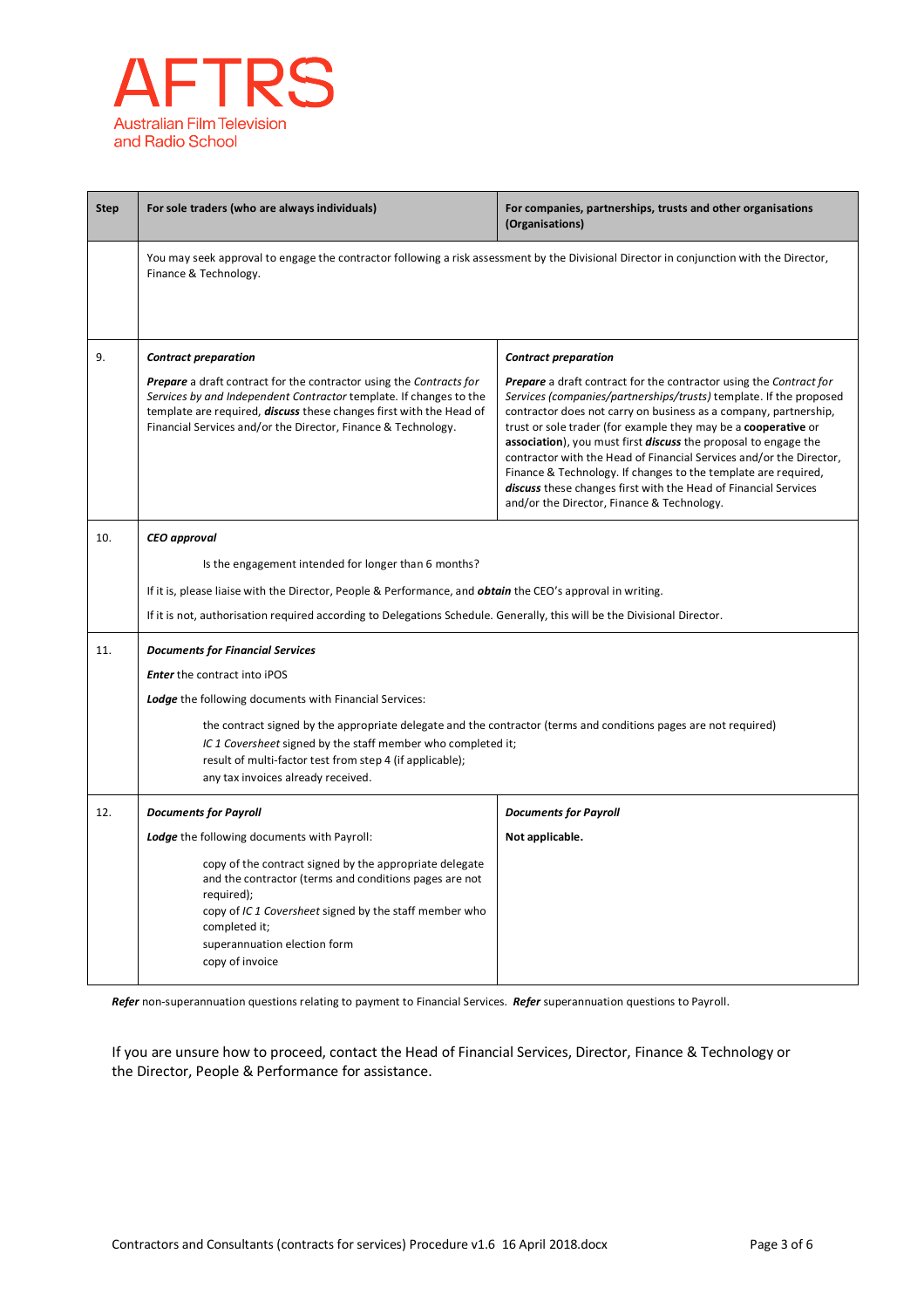

# **3. IC1 Coversheet**

| 1. | <b>GENERAL INFORMATION</b>                                                                                                                      |                                                                                                                                                                          |
|----|-------------------------------------------------------------------------------------------------------------------------------------------------|--------------------------------------------------------------------------------------------------------------------------------------------------------------------------|
|    | <b>Name of Contractor:</b>                                                                                                                      |                                                                                                                                                                          |
|    | <b>Reason for contract:</b>                                                                                                                     |                                                                                                                                                                          |
|    | <b>AFTRS account code info</b>                                                                                                                  | Account / Division / Dept / Project code                                                                                                                                 |
|    |                                                                                                                                                 |                                                                                                                                                                          |
| 2. | <b>BUSINESS CHECKS</b>                                                                                                                          | ABN check completed                                                                                                                                                      |
|    | Australian Business Register check completed                                                                                                    |                                                                                                                                                                          |
|    | See Steps 2 and 3 in Procedural Checklist                                                                                                       | I have determined worker is/is not actively engaged in business (if<br>not engage as EMPLOYEE)                                                                           |
| 3. | <b>CERTIFICATION - INDEPENDENT CONTRACTOR</b><br>See Steps 4, 5 and 6 in Procedural Checklist                                                   | <b>EITHER</b><br>Yes: I have determined that the relationship between AFTRS<br>and the person or organisation is one of an independent<br>contractor<br>Signed by<br>OR. |
|    |                                                                                                                                                 | No: I have determined the worker is to be engaged as an<br>employee (if no, sign this process off and engage as employee)<br>Signed by                                   |
| 4. | SUPERANNUATION DETAILS (SOLE TRADER<br>only)<br>See Step 7 in Procedural Checklist                                                              | Superannuation election form completed                                                                                                                                   |
| 5. | <b>COVERSHEET PROCESS</b><br>a. Checks prepared by                                                                                              | (sign & date)                                                                                                                                                            |
|    | b. Checks reviewed /authorisation requested<br>by (a. & b. may be the same person)                                                              | (sign & date)                                                                                                                                                            |
|    | Comments:<br>Any notes you want the authorisation officer to<br>be aware of. (e.g. reviewed in consultation<br>with Head of Financial Services) |                                                                                                                                                                          |
| 6. | <b>AUTHORISATION</b><br>1) Authorisation required according to<br>Delegations Schedule. Generally, this will be<br>the Divisional Director.     | Approved<br>OR<br>Not Approved                                                                                                                                           |
|    | 2) CEO authorisation required for engagement<br>over 6 months.<br>See Step 10 in Procedural Checklist                                           | (circle as appropriate. If not approved, engage as employee)                                                                                                             |
| 7. | <b>CONTRACT AND INVOICES</b><br>Contract prepared using appropriate AFTRS'                                                                      | Tick and attach copy contract                                                                                                                                            |
|    | template and copy attached.                                                                                                                     | Attach any invoices already received                                                                                                                                     |

If you are unsure how to proceed, contact the Head of Financial Services; Director, Finance & Technology or the Director, People & Performance for assistance.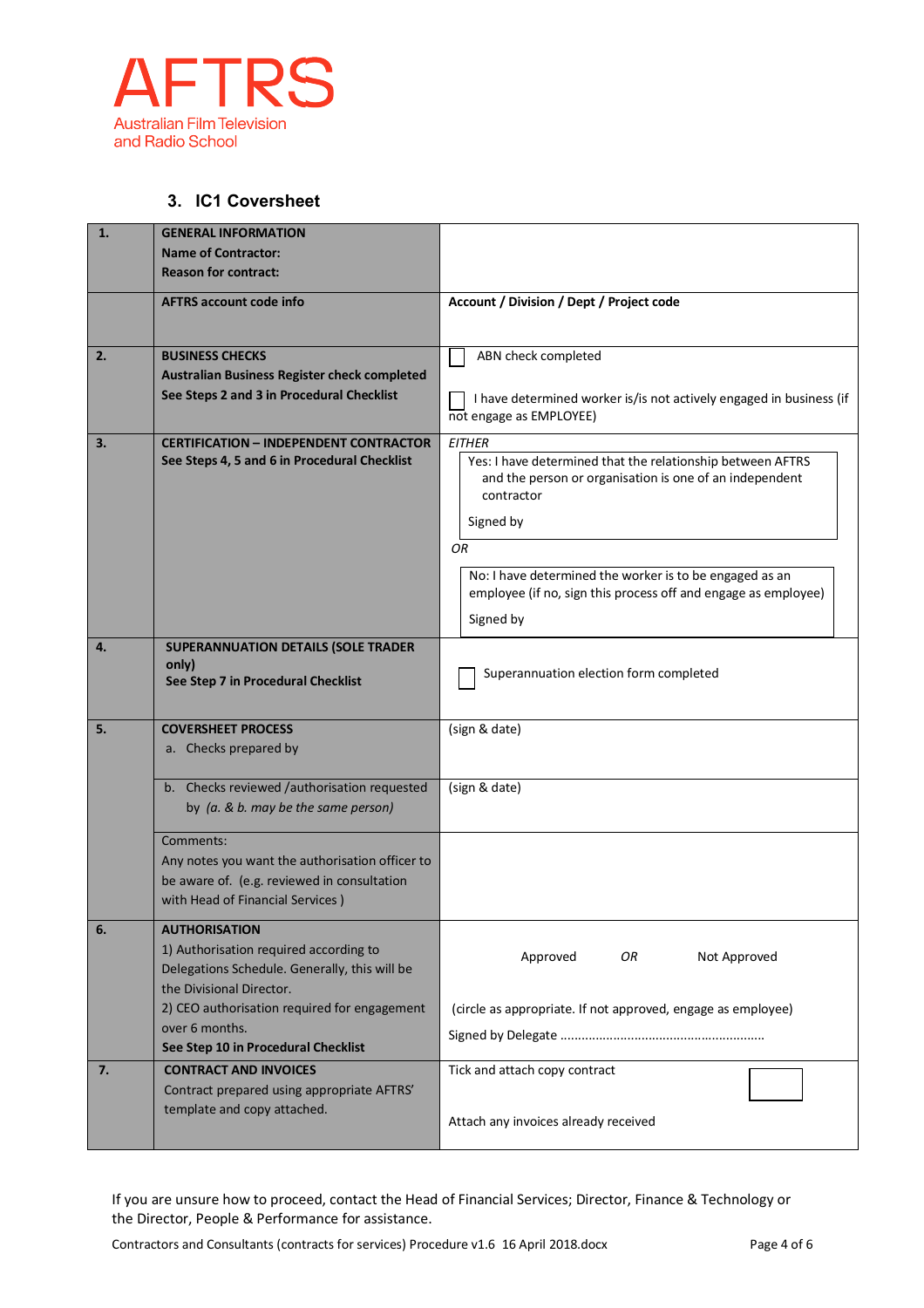